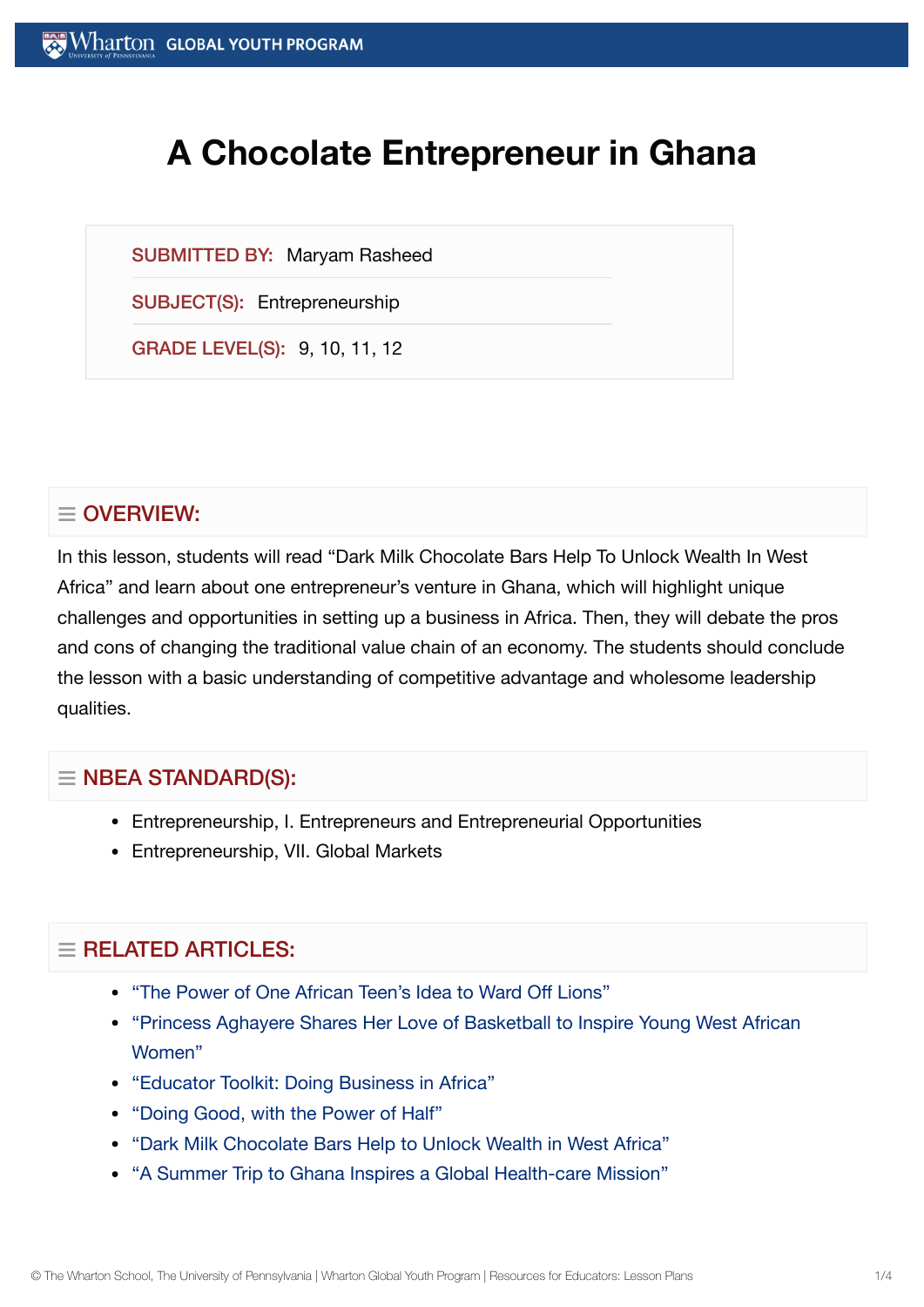NBEA STANDARD(S):

- Entrepreneurship, I. Entrepreneurs and Entrepreneurial Opportunities
- Entrepreneurship, VII. Global Markets
- Management, IV. Personal Management Skills
- International Business, II. International Business

**Common Core Standard(s):** Key Ideas and Details, Comprehension and Collaboration, Presentation and Key Ideas

**Objectives/Purposes:** In this lesson, students will learn about entrepreneurship in Africa, and appreciate the innovation and motivation involved in the running of a foreign business. They will become familiar with concepts of value chain and competitive advantage.

# **Wharton Global Youth Program Article: "**Dark Milk [Chocolate](https://globalyouth.wharton.upenn.edu/articles/dark-milk-chocolate-bars-help-to-unlock-wealth-in-west-africa/) Bars Help To Unlock Wealth In West Africa"

#### **Other Resources/Materials:**

- **Geography Now! Ghana** <https://www.youtube.com/watch?v=tzXARwHs-YQ> the video is a fun and engaging look into the country, in a nutshell.
- **Quizziz** <https://quizizz.com/> search quizzes related to Ghana/Ghanian Economy, and complete together as a class – discussing answers surprising facts.
- **Life As A Teenager In Ghana** <https://plan-uk.org/blogs/life-as-a-teenager-in-ghana> A photography essay by a Ghanian living in the UK, on the daily lives of of young women in one of Accra's poor neighborhoods.
- **WGYP Glossary** | Competitive Advantage: <https://globalyouth.wharton.upenn.edu/glossary/competitive-advantage/>

#### **Activity:**

1. (*10 mins*) Introduce students to Ghana. Utilize the country profile video, photo essay, and quiz resources to do so. Aid their understanding by pulling up the CIA Factbook homepage for the country – and reviewing key statistics and details that will help foster a holistic understanding of the country.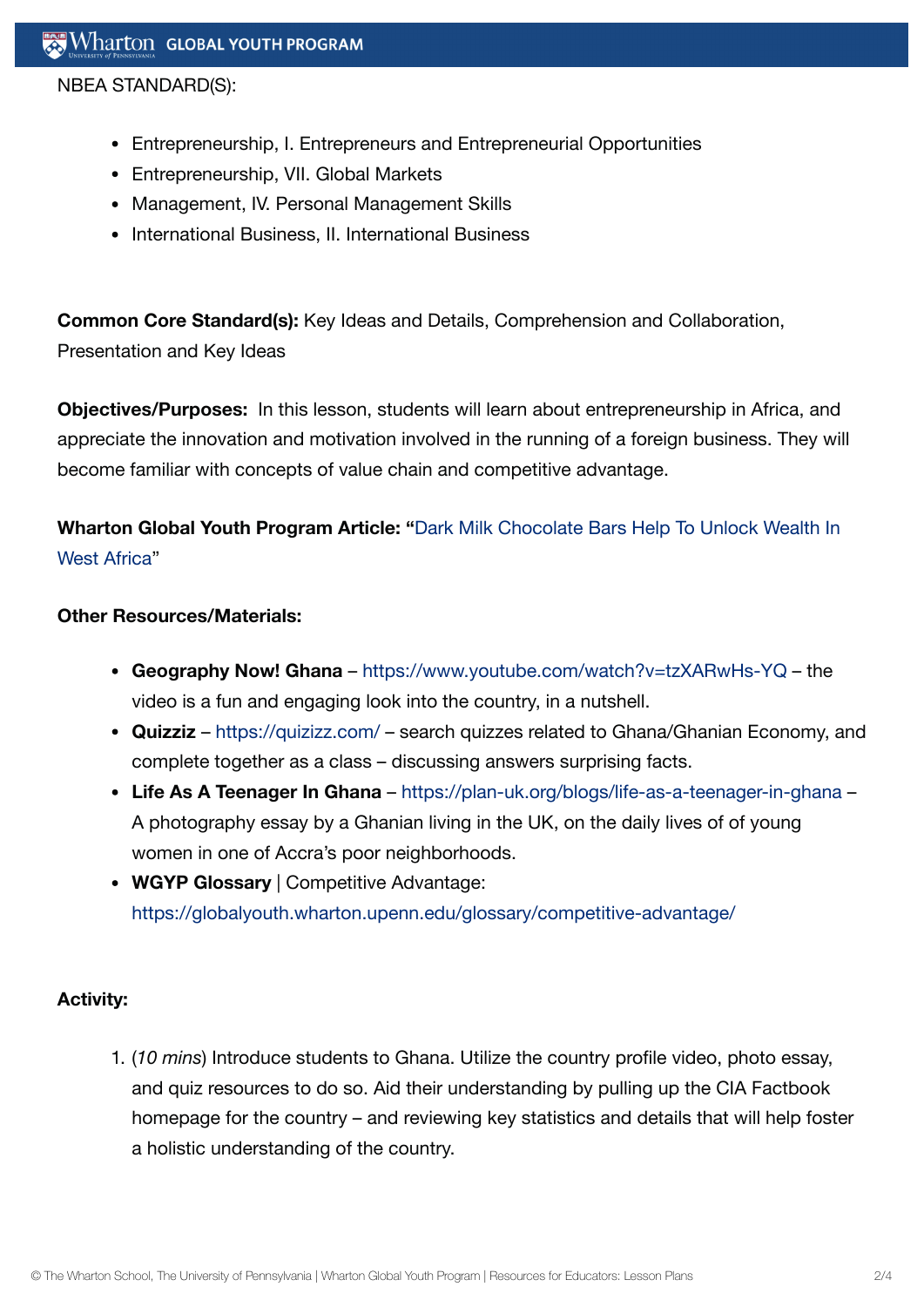### Wharton GLOBAL YOUTH PROGRAM

Link here: <https://www.cia.gov/library/publications/the-world-factbook/geos/gh.html>

- 2. (*10 mins*) Have students read the interview in "Dark Milk Chocolate Bars Help To Unlock Wealth In West Africa" and foster a discussion on key takeaways and student sentiments:
- Steve Wallace visited Ghana while in high school and was introduced to the cocoa growing economy and the new democracy Ghana was becoming.
- He used his small business knowledge to create a chocolate manufacturing unit that would move Ghana's cocoa value chain upstream.
	- What is a value chain? It's a supply chain, where more and more is added to a product at each stage to bring it closer to a final good or service.
	- What's a simple example of a value chain moving upstream? E.g. an economy that makes car parts could make vehicles.
- Entrepreneurs need to identify trends in a market and create for it.
	- Like Steve Wallace saw a preference for slightly more intense flavored chocolate in the United States.
- Leadership that treats employees with respect and care creates a workforce that is productive and sustainable.
	- Providing benefits for workers helps to create wealth.
	- Caretaking of everyone involved in the cocoa industry helps create positive social change.
- Ghana is an example of a nation that adapts to globalization.
- The business model behind Omanhene can be applied to other countries when the competitive advantage can be identified.
	- What is a competitive advantage? Watch glossary video.
- It is important to assess risk from moving from simply providing raw materials, to providing products.
	- Small experiments can be an indication.
- Setting up businesses in Africa is a long term commitment!

**Tying It All Together:** (*20 minutes*) The article mentions that Wallace changed Ghana's traditional value chain, creating different business opportunities. Divide the students into two groups, and assign them a pro or con position. Allow students time to produce their arguments for or against disrupting a value chain. For example, could it be risky? Or is risk-taking important? Does this mean the industry won't be as specialized – and is that positive or negative? Both groups should touch upon economic advantage and competition. Once students are done working in their